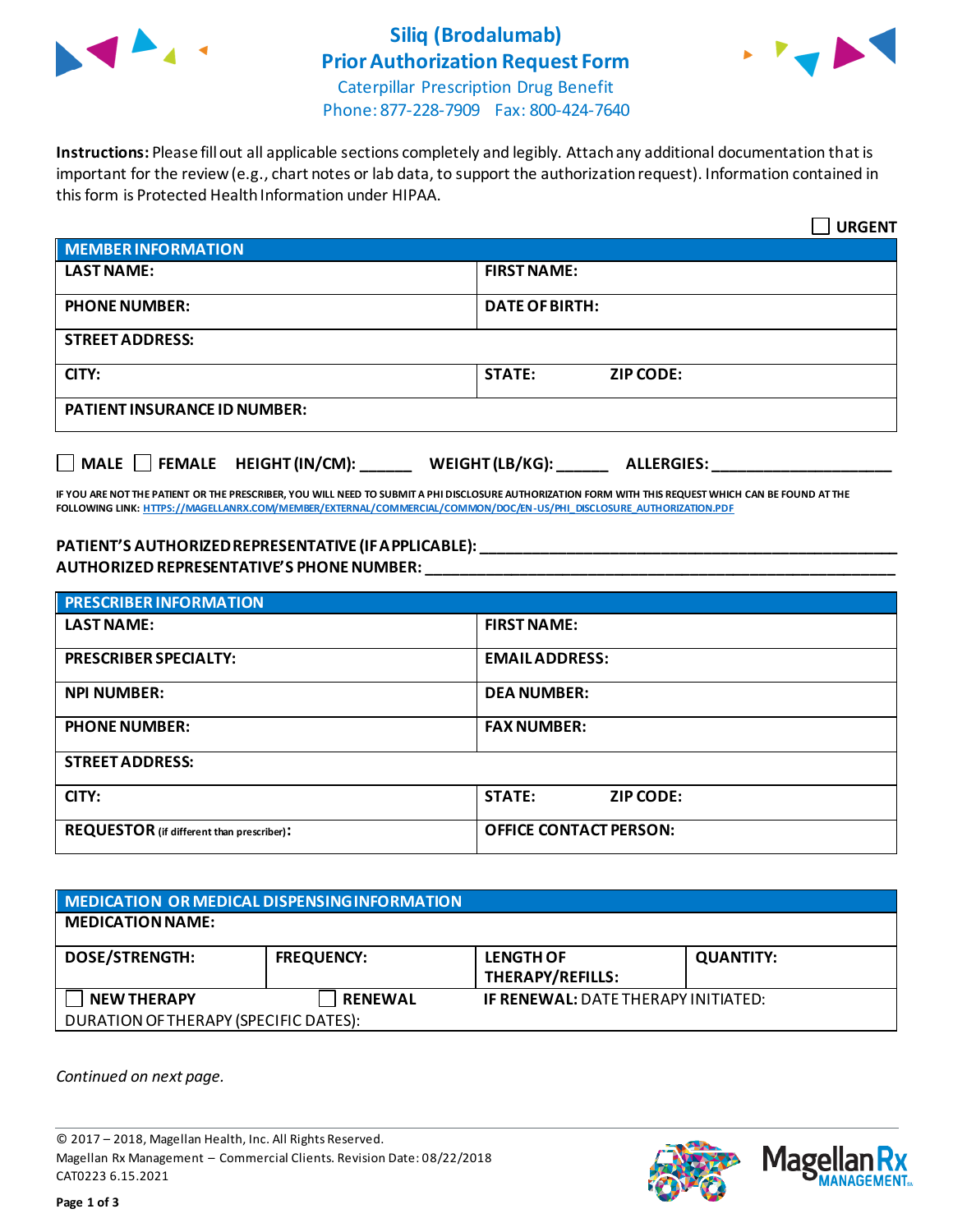

# **Siliq (Brodalumab) Prior Authorization Request Form**



Caterpillar Prescription Drug Benefit Phone: 877-228-7909 Fax: 800-424-7640

| MEMBER'S LAST NAME:                                                                                                                                                                                                                           | <b>MEMBER'S FIRST NAME:</b>                                                                                    |                                                       |  |  |
|-----------------------------------------------------------------------------------------------------------------------------------------------------------------------------------------------------------------------------------------------|----------------------------------------------------------------------------------------------------------------|-------------------------------------------------------|--|--|
|                                                                                                                                                                                                                                               | 1. HAS THE PATIENT TRIED ANY OTHER MEDICATIONS FOR THIS CONDITION?   YES (if yes, complete below)              | <b>NO</b>                                             |  |  |
| <b>MEDICATION/THERAPY (SPECIFY</b><br>DRUG NAME AND DOSAGE):                                                                                                                                                                                  | <b>DURATION OF THERAPY (SPECIFY</b><br>DATES):                                                                 | <b>RESPONSE/REASON FOR</b><br><b>FAILURE/ALLERGY:</b> |  |  |
| <b>2. LIST DIAGNOSES:</b>                                                                                                                                                                                                                     |                                                                                                                | <b>ICD-10:</b>                                        |  |  |
| $\square$ Plaque psoriasis<br>Other Diagnosis                                                                                                                                                                                                 | $ICD-10 Code(s):$                                                                                              |                                                       |  |  |
| PRIOR AUTHORIZATION.                                                                                                                                                                                                                          | 3. REQUIRED CLINICAL INFORMATION: PLEASE PROVIDE ALL RELEVANT CLINICAL INFORMATION TO SUPPORT A                |                                                       |  |  |
| <b>Clinical information:</b><br>Is drug being used as part of a clinical trial? $\Box$ Yes $\Box$ No                                                                                                                                          |                                                                                                                |                                                       |  |  |
| <b>Initial Request:</b>                                                                                                                                                                                                                       |                                                                                                                |                                                       |  |  |
| Will the patient be using Siliq concurrently with a tumor necrosis factor (TNF) inhibitor? $\Box$ Yes $\Box$ No                                                                                                                               |                                                                                                                |                                                       |  |  |
| Has the patient had a 3-month trial and inadequate response to the Enbrel(etanercept)? $\Box$ Yes $\Box$ No *Must provide<br>documentation, including trial dates.                                                                            |                                                                                                                |                                                       |  |  |
| Has the patient had a 3-month trial and inadequate response to the Humira (adalimumab)? $\Box$ Yes $\Box$ No $*$ Must<br>provide documentation, including trial dates.                                                                        |                                                                                                                |                                                       |  |  |
| Is prescriber a dermatologist? $\Box$ Yes $\Box$ No                                                                                                                                                                                           |                                                                                                                |                                                       |  |  |
| Does the patient have plaques covering at least 3% of their body surface area (BSA) or less than 3% of BSA with<br>involvement of palms, soles, head and neck, or genitalia which cause disruption of normal activities? $\Box$ Yes $\Box$ No |                                                                                                                |                                                       |  |  |
| Has the patient had an inadequate response to topical therapy (e.g., corticosteroids, anthralin, calcipotriene,<br>tazarotene)? $\Box$ Yes $\Box$ No *Must provide documentation, including trial dates.                                      |                                                                                                                |                                                       |  |  |
| Select if the patient has had a trial and inadequate response to the following phototherapy options:<br>□ Psoralens with UVA light (PUVA)<br>□ UVB with coal tar                                                                              |                                                                                                                |                                                       |  |  |
| Select if the patient has had a trial and inadequate response to the following systemic therapies:<br>$\Box$ Methotrexate *Must provide documentation, including trial dates.<br>$\square$ Acitretin<br>□ Cyclosporine                        |                                                                                                                |                                                       |  |  |
| *Must provide documentation.                                                                                                                                                                                                                  | Does the patient have documentation of a contraindication to all oral systemic therapies? $\Box$ Yes $\Box$ No |                                                       |  |  |
| <b>Renewal Request:</b><br>Is prescriber a dermatologist? DYes DNo                                                                                                                                                                            |                                                                                                                |                                                       |  |  |
|                                                                                                                                                                                                                                               | Is patient continuing to respond to therapy? $\Box$ Yes $\Box$ No Please submit documentation.                 |                                                       |  |  |